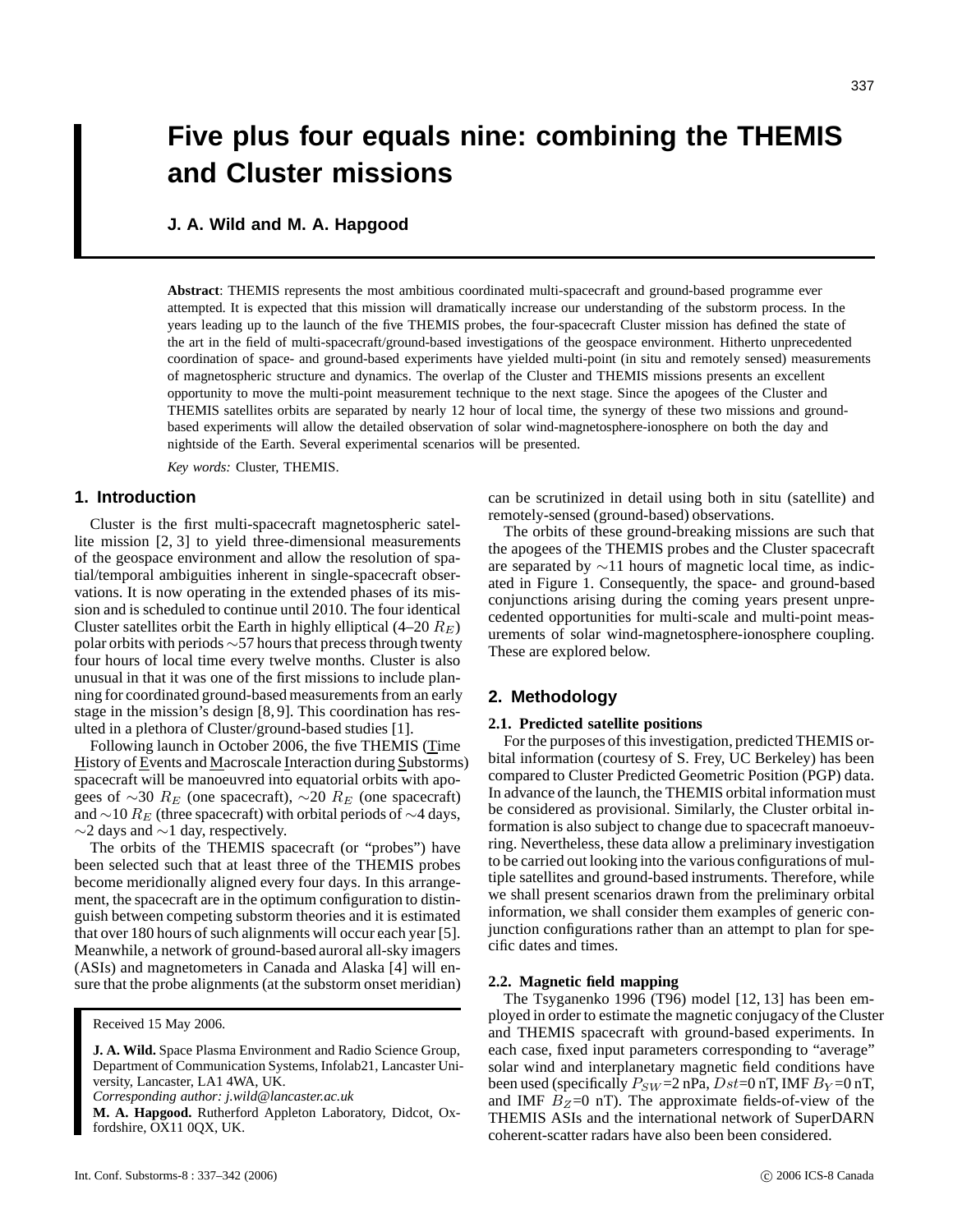

**Fig. 1.** The approximate configuration of the Cluster and THEMIS satellite orbits in the GSE X–Y plane during Nov 2006 (shortly after launch), Feb 2007 (during the first planned THEMIS tail observations season) and August 2007 (during the first planned THEMIS dayside observation season).

#### **3. THEMIS conjunctions in the magnetotail**

As indicated above, when the apogees of the THEMIS spacecraft are in the terrestrial magnetotail, the four Cluster spacecraft pass through apogee in the solar wind (some 11 hours earlier in magnetic local time). Figure 2 shows the location of the THEMIS and Cluster spacecraft on 6 January (left) and 3 February (right) 2007, when the THEMIS spacecraft align meridionally in the post-midnight and midnight regions.

The format of Figure 2, used throughout this paper, is as follows. For each date/time included, four sub-panels are shown. These present the location of the THEMIS probes (square symbols) and the Cluster spacecraft (circular symbols) in the GSM X–Z and X–Y planes. For comparison, field lines of the T96 model magnetic field model (in the GSM Y=0 and Z=0 planes) are also shown. The magnetic footprint of each spacecraft (square symbols for THEMIS and circular symbols for Cluster) at an altitude of 100 km are indicated in both the northern and southern hemispheres. The footprint panels are presented in magnetic latitude/magnetic local time coordinates centred upon the geomagnetic poles with midnight located at the bottom, dawn to the right, noon at the top and dusk at the left of each panel. This applies to both the northern and southern hemispheres such that the Antarctic coastline appears as if viewed from above the northern magnetic pole in order to preserved the midnight-dawn-noon-dusk position in each plot. Overlaid on the footprint panels are the approximate fields-of-view of the THEMIS ASIs (white circles) and the fields-of-view of the 10 northern hemisphere and 7 southern hemisphere SuperDARN radars [6] currently in operation (shaded grey). We note that, in general, the inter-spacecraft separation of the Cluster satellites is sufficiently small ( $\sim 1$  R<sub>E</sub>) that the individual spacecraft cannot be resolved on the scale of the figures used in this paper. Furthermore, the preliminary THEMIS orbital data places probes 3 and 4 in close orbits such that they cannot be resolved in the figures presented here.

During both of the meridional alignments presented in Figure 2, the THEMIS probes are magnetically conjugate to the Canadian sector such that the probes' magnetic footprints lie within the fields-of-view of the THEMIS ASI array. Such con-

figurations are the primary goal of the mission and occur approximately every four days. In the two examples shown, separated by about 1 month, the probes are aligned in the premidnight (6 January) and midnight (3 February) sectors. On both occasions, the four Cluster spacecraft are located upstream of the dayside magnetopause and can therefore provide detailed three-dimensional measurements of the field and plasma environment in the magnetosheath/solar wind. Such observations will remove the timing ambiguities inherent in applying propagation delays to single-point solar wind/IMF measurements traditionally made in the vicinity of the L1 position some 225  $R_E$  upstream of the Earth and will allow the detailed investigation of the solar wind/IMF drivers and possible triggers of magnetospheric substorms.

Note also the coverage of the SuperDARN radar network during such conjunctions. In addition to the obvious (and invaluable) overlap of the THEMIS ASI array and the SuperD-ARN radars in the Canadian and Alaskan sectors, the CUT-LASS [7] and Kurguelan SuperDARN radars provide coverage of the dayside cusp region in the northern and southern hemispheres, respectively. As such it will be possible to monitor the ionospheric signatures of dayside reconnection - the driving force behind magnetospheric substorms - while simultaneously observing the ionospheric flows within the fieldsof-view of the THEMIS ASIs. Furthermore, global estimates of ionospheric convection pattern in both hemispheres derived from SuperDARN data [10, 11] will provide global context to the remotely-sensed and in situ observations of the magnetotail.

Figure 3 presents a pair of THEMIS tail conjunctions similar to those shown in Figure 2. However, in these cases, the Cluster spacecraft are passing through perigee at relatively low altitude ( $\sim$ 2–3  $R_E$ ) on the nightside of the Earth. In the 14 January example (left hand side of Figure 3) the THEMIS and Cluster spacecraft come into close conjunction some 6 hours after the optimum THEMIS probe/ASI array alignment. Consequently, the THEMIS ASI array spans magnetic local times from midnight to noon across the dawn sector. Such conjunctions could be exploited to study morning sector auroral dynamics such as auroral  $\Omega$  bands by comparing magnetotail dy-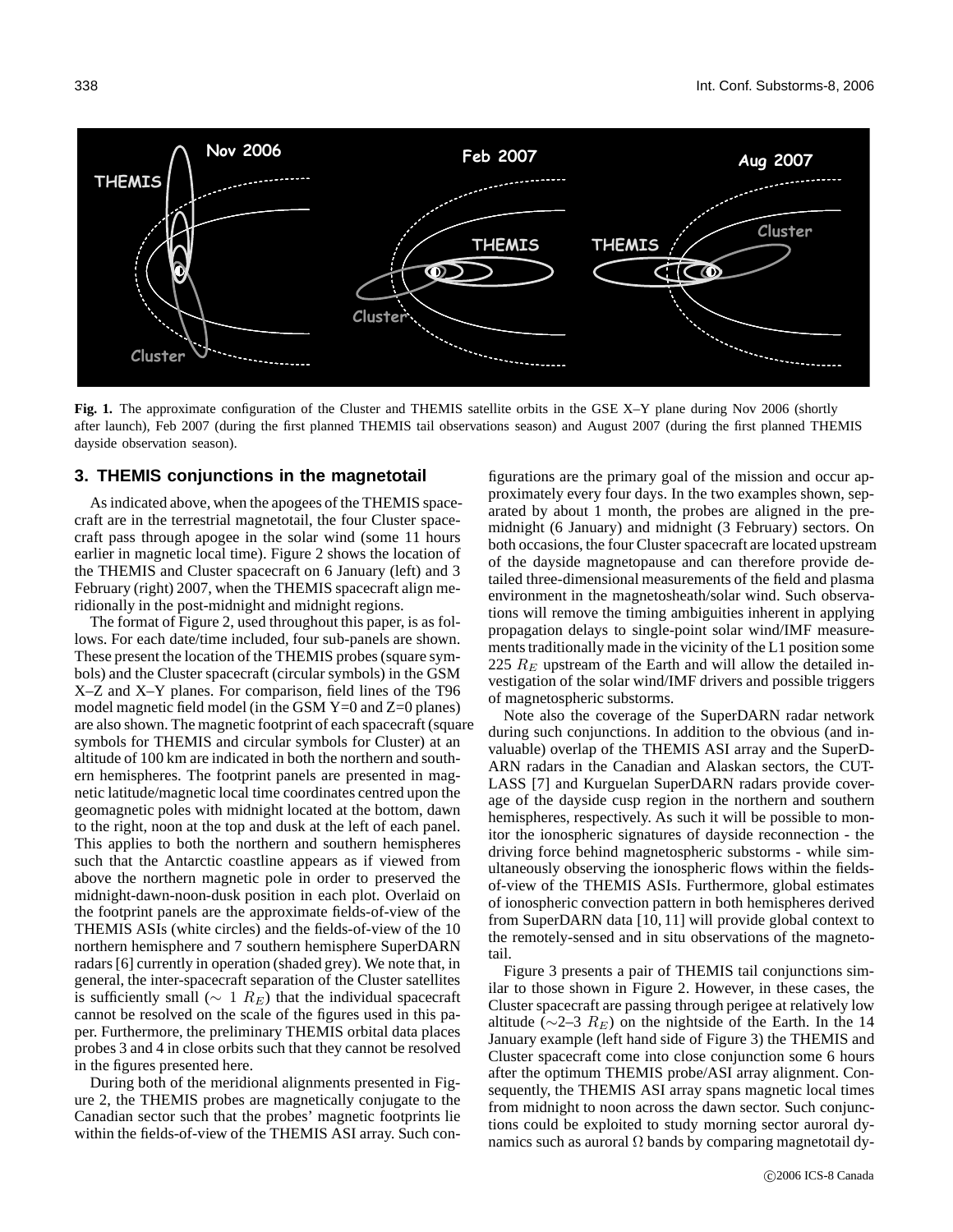

**Fig. 2.** THEMIS and Cluster locations and footprints on 6 January 2007 (left) and 3 February 2007 (right). In each case, the position of the THEMIS and Cluster spacecraft in the X–Z and X–Y GSM planes are indicated by square and circular plot symbols respectively. The T96 magnetospheric magnetic field configuration, is also shown in each case. The magnetic footprints of the spacecraft shown in the orbit panels are shown in both the northern and southern hemispheres. The footprint panels are presented in magnetic latitude/magnetic local time coordinates as described in the text. Overlaid on the footprint panels are the approximate fields-of-view of the THEMIS ASIs (white circles) and the fields-of-view SuperDARN radars.

namics (THEMIS), plasma dynamics in the auroral acceleration region (Cluster) and the auroral and ionospheric dynamics (THEMIS ASIs, magnetometers and SuperDARN).

The 7 February 2007 conjunction (right hand side of Figure 3) presents a similar arrangement of the THEMIS and Cluster spacecraft, save that in this example, the Cluster perigee pass has occurred during the primary midnight meridian THEMIS probe and ASI configuration. Given suitable substorm conditions, such a conjunction would result in multi-spacecraft measurements of the auroral acceleration region by Cluster at a similar magnetic local time as the radial distribution of THEMIS probes.

# **4. Dayside THEMIS conjunctions**

#### **4.1. Cluster in the nightside magnetosphere**

Clearly, the THEMIS mission has been driven by a desire to understand the time-history of events in the magnetotail during magnetospheric substorms. However, for several months of each year, the apogees of two of the five probes will be located in the solar wind or magnetosheath. At these times, the azimuthal separation between the THEMIS and Cluster orbits is such that the Cluster spacecraft pass through apogee in the magnetic tail. In effect, when compared to the configuration presented in Figure 2, the roles of THEMIS and Cluster have been reversed; THEMIS now acts as an upstream solar wind monitor while Cluster observes the field and plasma processes and dynamics in the magnetotail.

Figure 4 shows two configurations of the THEMIS and Cluster spacecraft during the THEMIS dayside exploration season: 5

September 2007 (left) and 12 September 2007 (right). In each case, the Cluster spacecraft are passing through the plasma sheet region of the magnetotail in the vicinity of magnetic midnight. On the dayside, the THEMIS probes are distributed throughout the dayside magnetosphere, low-latitude boundary layer, magnetosheath and solar wind (depending upon the exact time selected). Once again, this will enable multi-spacecraft observations of the upstream solar wind, IMF and magnetosheath conditions that ultimately drive the substorm process without having to rely upon upstream measurements lagged to the dayside magnetopause.

While the orbits of the THEMIS probes will be arranged such that ground-based ASI array in the Canadian sector will straddle the midnight sector when the spacecraft are at apogee in the midnight sector (achieving multi-spacecraft conjunctions with various combinations of probes every 1, 2 and 4 days), the same is not true for the Cluster spacecraft. Indeed, with their 57 hour orbits, the location of the THEMIS ASI array when the Cluster satellites pass through apogee will vary from orbit to orbit. Nevertheless, interesting and potentially useful conjunctions between Cluster (in the plasma sheet) and the THEMIS ASI array occur in a significant fraction of Cluster orbits (at least half). The left hand side of Figure 4 presents an example of a "best case scenario" conjunction (which will occur 5 times per month) whereas the right hand side shows an example of partial conjunction with the THEMIS ASI array (which occur at a comparable frequency).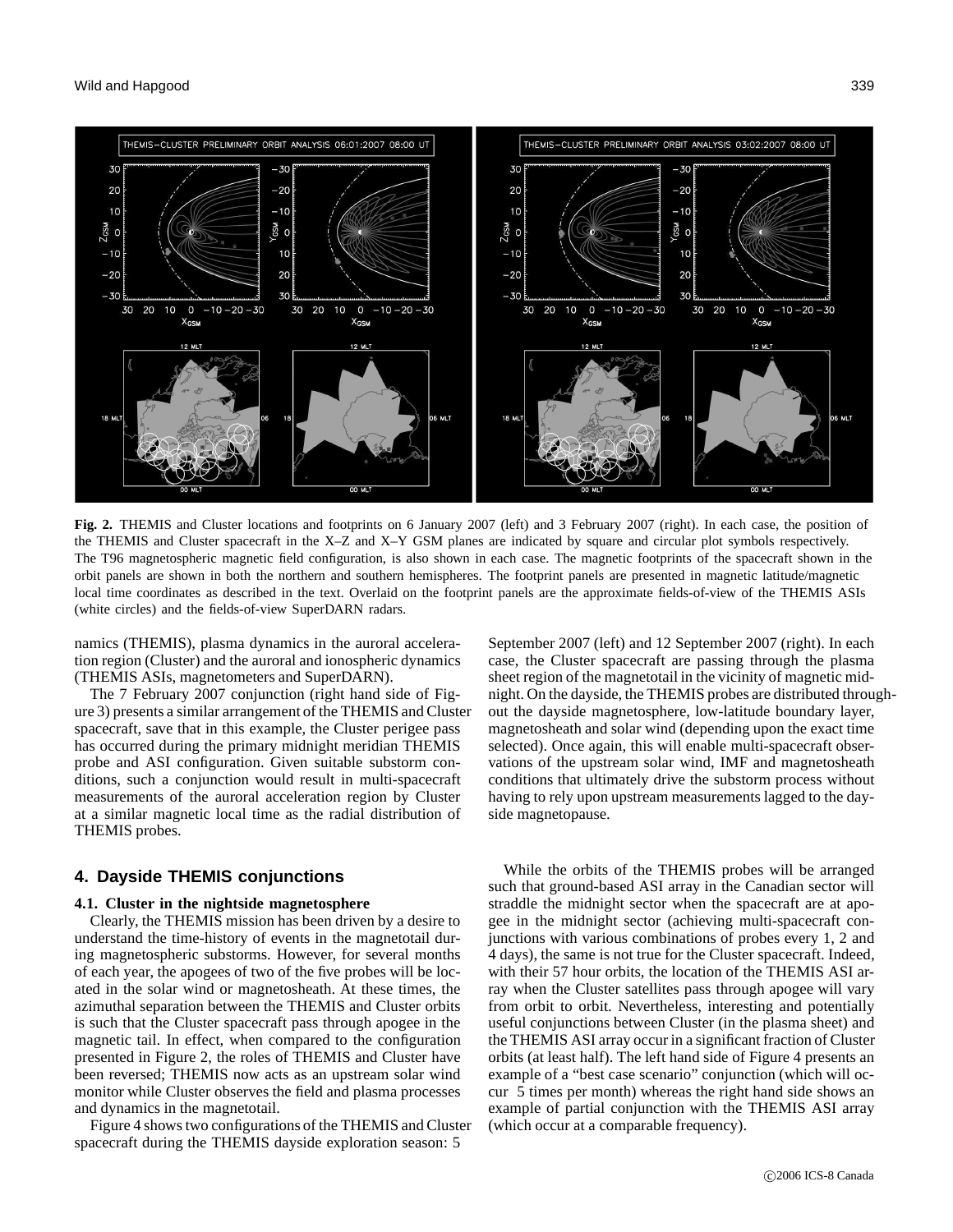

**Fig. 3.** Estimated THEMIS and Cluster locations and footprints on 14 January 2007 (left) and 7 February 2007 (right).

#### **4.2. Cluster in the dayside magnetosphere**

Since the Cluster and THEMIS apogees are separated by  $\sim$ 11 hours of magnetic local time, the separation between the THEMIS apogee and the Cluster *perigee* is ∼1 hour. Therefore, when the THEMIS orbit takes the probes into the dayside magnetosphere, magnetosheath and solar wind, the Cluster orbits take the spacecraft through the mid-altitude magnetospheric cusps in both hemispheres as they pass through perigee. This class of Cluster-THEMIS conjunction is perfectly suited to the investigation of dayside solar wind-magnetosphere-ionosphere coupling with spacecraft ideally placed to monitor the upstream/ magnetosheath magnetic field, the low-latitude boundary later, the low-latitude dayside magnetopause and the mid-altitude magnetospheric cusps.

Two examples are presented in Figure 5. During the conjunction on 16 September 2007 (left hand side of Figure 5), two of the THEMIS probes are located in the solar wind while their companions are sampling the low-latitude boundary layer and dayside magnetopause. Meanwhile, the four Cluster spacecraft are moving from low-to-high latitudes at mid-altitudes  $(\sim 2 R_E)$  through the northern hemisphere cusp (having traversed the southern hemisphere cusp as the spacecraft move inbound to perigee ∼1 hour earlier). At perigee, the orbital motion of the four Cluster spacecraft causes the inter-spacecraft configuration to distort from the often-cited tetrahedral geometry and adopt a "string of pearls" arrangement. While this linear distribution of spacecraft compromises the capability to perform truly three-dimensional measurements, it does result in four traversals of very nearly the same region of space over a period of time slightly shorter than one hour. As such, the midaltitude cusp crossings by the Cluster spacecraft are spread out in time, increasing the likelihood of a Cluster spacecraft being located in the cusp when one of the innermost THEMIS probes traverse or skim the low-latitude magnetopause.

The 23 September 2007 conjunction, presented on the right

hand side of Figure 5, demonstrates a further configuration of the THEMIS probes that might be exploited to investigate solar wind-magnetosphere-ionosphere coupling processes at the dayside magnetopause. In this case, the THEMIS probes make outbound traversals of the pre-noon sector low-latitude magnetopause in a "line abreast" formation. In the history of magnetospheric exploration, no other mission has offered the capability of sampling the dayside magnetopause at several local times within over a short time interval. In this case, the magnetopause crossings occur as the Cluster spacecraft traverse the southern hemisphere magnetospheric cusp.

This underlines the point that although the THEMIS mission is primarily optimized for space-ground coordination with instruments in the northern hemisphere (and the Canadian and the Alaskan sectors in particular), excellent conjunction will arise between the THEMIS probes, the Cluster spacecraft and ground-based experiments in the southern hemisphere. Clearly, since the THEMIS spacecraft probe the dayside magnetosphere, magnetosheath and solar wind during the northern hemisphere summer month, optical measurements of the cusp aurora will be not be possible using the THEMIS ASI array. However, optical instruments in the southern (winter) hemisphere will be able to make daytime measurements of the cusp aurora. Ionospheric radar observations (using both the coherent- and incoherent-scatter technique) and ground magnetometer measurements made in both hemispheres will also prove to be invaluable.

## **5. Summary and conclusions**

Above, we have presented several examples of favorable conjunctions between Cluster, THEMIS and ground-based experiments. While the THEMIS mission is primarily intended to study the timing of substorm dynamics in the magnetotail, it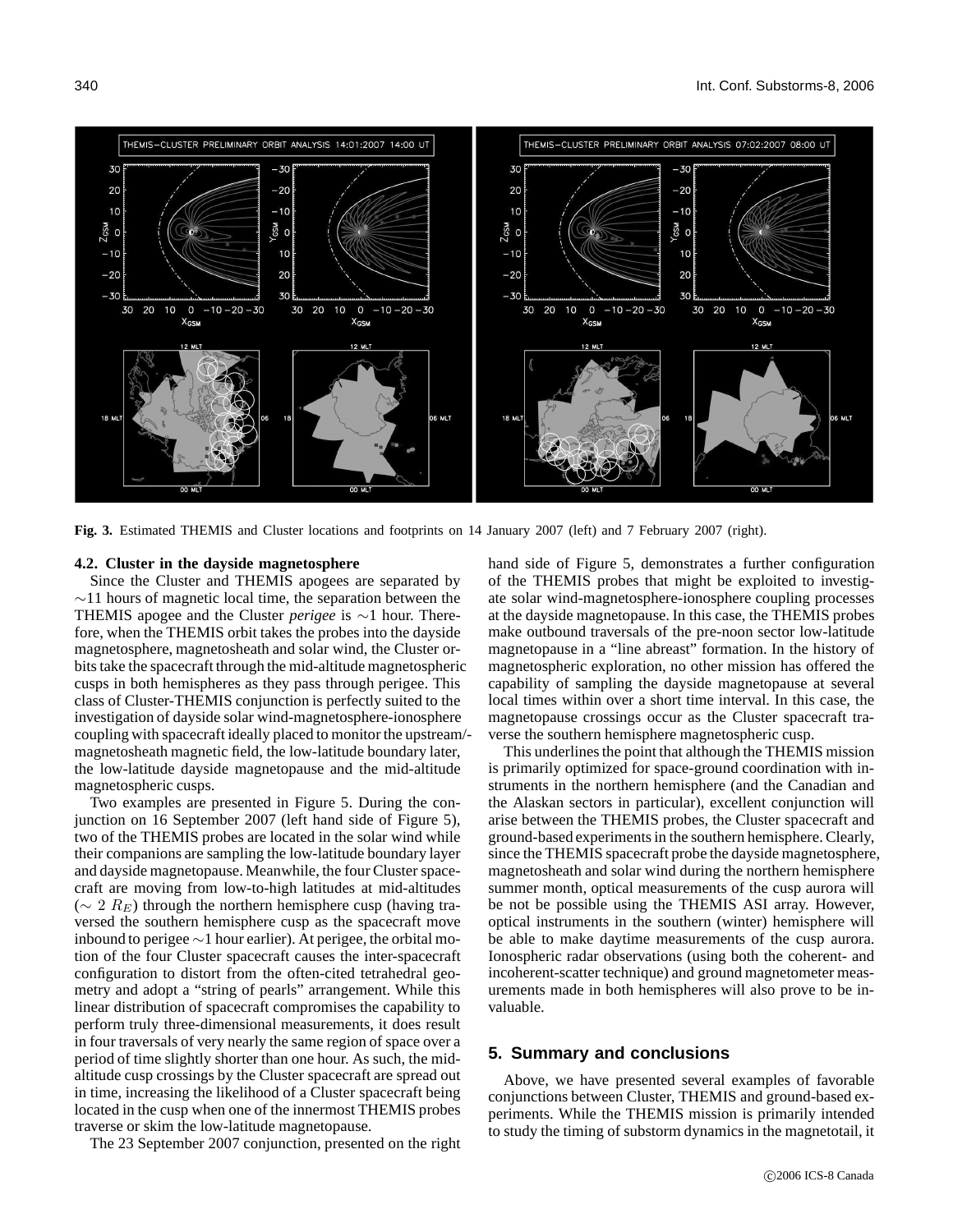

**Fig. 4.** Estimated THEMIS and Cluster locations and footprints on 5 September 2007 (left) and 12 September 2007 (right).

also presents a unique opportunity to investigate dayside coupling processes and the dynamics of the flank magnetopause (not shown). When combined with the multi-spacecraft Cluster mission and ground-based experiments with extended field-ofview, such as the international network of SuperDARN radars, the capabilities of this unique mission are enhanced greatly. In particular, the separation of the Cluster and THEMIS orbital apogees will allow the simultaneous observation of both dayside coupling and substorm dynamics. We note that uncertainties regarding the final orbits of the various spacecraft at the time of writing mean that specific examples may not occur at the exact dates/times indicated. However, the general arrangement of the various space- and ground-based instruments presented here will occur regularly and present unrivaled opportunities to investigate the dynamics of the terrestrial magnetosphere.

# **6. Acknowledgements**

The authors would like to thank Sabine Frey (Space Physics Group, University of California, Berkeley), David Sibeck (Applied Physics Laboratory, Johns Hopkins University), and the THEMIS PI, Vassilis Angelopoulos (Space Physics Group, University of California, Berkeley) for their input. J. A. Wild gratefully acknowledges the support provided by the Royal Astronomical Society and the ICS8 Organising Committee in order to attend the ICS8 meeting.

## **References**

1. Amm, O., Donovan, E. F, Frey, H., Lester, M., Nakamura, R., Wild, J. A., Aikio, A., Dunlop, M., Kauristie, K., Marchaudon, M., McCrea, I. W., Opgenoorth, H. J. and Strømme, A., Coordinated studies of the Geospace environment using Cluster, satellite

and ground-based data: An interim review, *Annales Geophysicae, 23*, 2129–2170, 2005.

- 2. Escoubet, C. P., Schmidt, R., and Goldstein, M. L., Cluster science and mission overview, *Space Science Reviews, 79*, 391- 391, 1997.
- 3. Escoubet, C. P., Fehringer, M., and Goldstein, M. L., The Cluster mission, *Annales Geophysicae, 19*, 1197-1200, 2001.
- 4. http://aurora.phys.ucalgary.ca/themis/
- 5. http://sprg.ssl.berkeley.edu/themis/
- 6. Greenwald, R. A., Baker, K. B., Dudeney, J R., Pinnock, M., Jones, T. B., Thomas, E. C., Villain, J. P., Cerisier, J. C., Senior, C., Hanuise, C., Hunsucker, R. D., Sofko, G., Koehler, J., Nielsen, E., Pellinen, R., Walker, A. D. M., Sato, N., and Yamagishi, H., Darn/SuperDARN: a global view of the dynamics of high-latitude convection, *Space Science Reviews, 71*, 761– 796, 1995.
- 7. Lester, M., Chapman, P., Cowley, S., Crooks, S., Davies, J., Hamadyk, P., McWilliams, K., Milan, S., Parsons, M., Payner, D., Thomas, E., Thornhill, J.,Wade, N., Yeoman, T., and Barnes, R., Stereo CUTLASS - A new capability for the SuperDARN HF radars, *Annales Geophysicae, 22*, 459-473, 2004.
- 8. Lockwood M., and Opgenoorth H. J., Opportunities for magnetospheric research using EISCAT/ESR and Cluster, *Journal of Geomagnetism and Geoelectricity, 47*, 699–719, 1995.
- 9. Opgenoorth H. J., and Lockwood M., Opportunities for magnetospheric research with coordinated Cluster and ground-based observations, *Space Science Reviews, 79*, 599–637, 1997.
- 10. Ruohoniemi, J. M., and Greenwald, R. A., Statistical patterns of high-latitude convection obtained from Goose Bay HF radar observations, *Journal of Geophysical Research, 101*, 21746– 21763, 1996.
- 11. Ruohoniemi, J. M., and Baker, K. B., Large-scale imaging of high-latitude convection with Super Dual Auroral Radar Network HF radar observations, *Journal of Geophysical Research, 103*, 20797–20811, 1998.